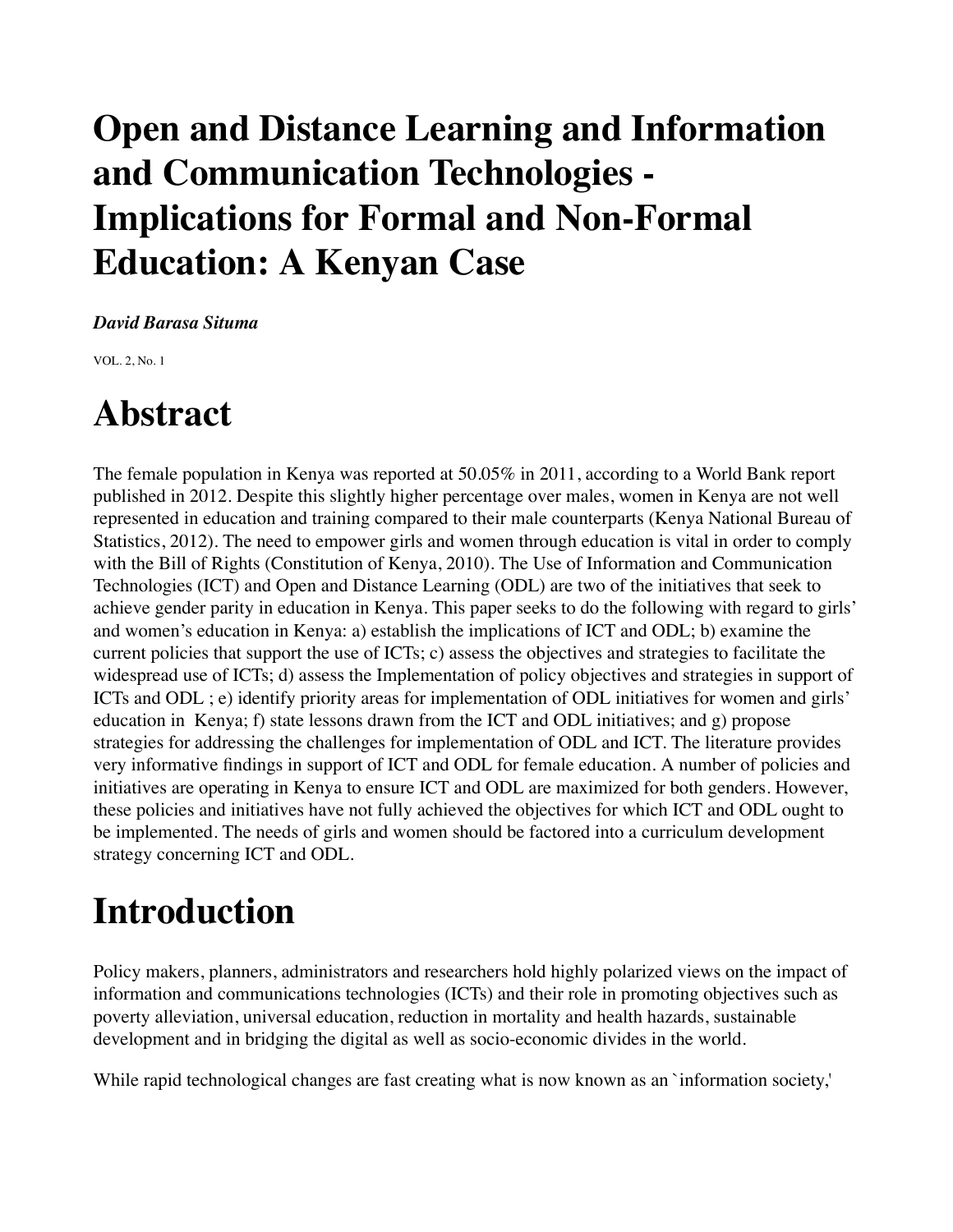on the one hand, on the other, there are an estimated 18% of adults, or 771 million, globally, who are still illiterate. Of these, the majority is female, and nearly all are from the poorest sections of society.

In Kenya, the population ratio of women to men is higher, though, this contrasts with literacy levels between men and women. Women seemingly are the majority in the informal sector as compared to men (Kenya National Bureau of Statistics, 2012). In politics, men occupying political seats have higher numbers, hence, they are the major decision makers in parliamentary matters (Kenya elections 2013).

There have been efforts to bridge the social, political and economic gaps between the genders. One of the methods to minimize these gaps is by education through the use of Information and Communication Technologies and Open and Distance Learning. It is with this background in mind, that the present paper was conceived to ascertain what, if any, has been the current role of ICTs in promoting girls' and women's education, particularly women's literacy, and what challenges face the the further implementation of ICT and ODL. Recognizing that women's illiteracy would further exacerbate the already serious problem of the `digital divide,' it was felt that a review of the literature would help in assessing what new perspectives had emerged during the past few years. It was also felt that field visits to on-going projects in various settings would help in identifying and validating some core principles of good practice in the use of ICTs in literacy programs for women in Third World countries, with a special focus on Kenya. Thereafter, the paper analyses the current status of ICT and Open and Distance learning as it advances girls' and women's education in Kenya. The paper also considers initiatives the government of Kenya has put in place, how ICT and ODL is being implemented in Kenya, and questions some of the challenges such initiatives are facing. It also suggests solutions for these challenges.

# **Justification**

ICT and ODL are considered means through which equity, access and quality of education could be attained. Gender disparities in terms of economic, social and political opportunities could be dealt with by using ICT and ODL.

The UNESCO Institute for Statistics (UIS) — the official data source that monitors education and literacy targets associated with Education for All (EFA) and the Millennium Development Goals annually surveys youth and adult literacy and educational attainment. Adult literacy rates concern the population aged 15 years and older, while youth literacy rates cover the population between the ages of 15 to 24 years. The data are disseminated through the UIS Data Centre and featured in publications like the annual *Global Education Digest*. The table below provides a summary of the main literacy statistics. As part of the EFA goals, the international community has pledged to improve adult literacy levels by 50% between 2000 and 2015. While the number of illiterate persons has fallen over the past decade, 775 million adults – 64% of whom are women – still lack basic reading and writing skills. In 2010, the global adult literacy rate was 84.1%, compared to 89.6% for youth.

| Adult literacy rate, total | 84.1% |
|----------------------------|-------|
|----------------------------|-------|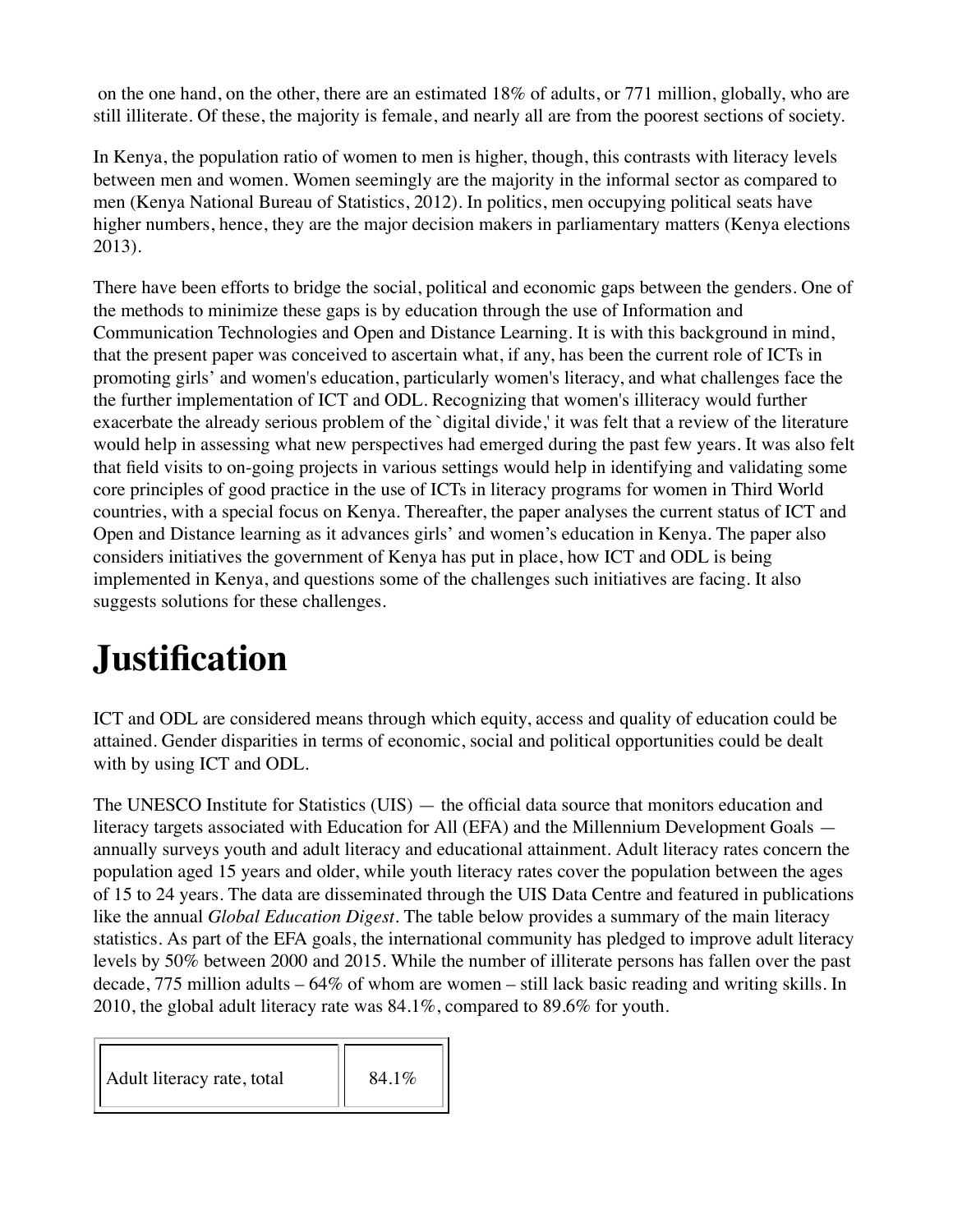*Source:* UNESCO Institute for Statistics, September 2012.

The region of South and West Asia is home to more than one-half of the global illiterate population (52%). In addition, 22% of all illiterate adults live in sub-Saharan Africa, 13% in East Asia and the Pacific, 6.5% in the Arab States and 4.7% in Latin America and the Caribbean. It is estimated that less than 2% of the global illiterate population live in the remaining regions combined.

The Arab States and South and West Asia have made the greatest progress in improving adult and youth literacy over the past two decades. Between 1990 and 2010, the adult literacy rate in the Arab States rose from 55% to 75% and the youth literacy rate from 74% to 89%. Over the same period, the adult literacy rate in South and West Asia increased from 47% to 63% and the youth literacy rate from 60% to 81%. To a lesser extent, progress was also observed in all of the other regions.

By 2015 – the target year for Education for All and the Millennium Development Goals – two thirds of adults and three-quarters of youth in sub-Saharan Africa are expected to be able to read and write. Central Asia, Central and Eastern Europe, East Asia and the Pacific, and Latin America and the Caribbean are expected to be at or near universal youth literacy. In the Arab States and South and West Asia, approximately nine out of ten young adults between the ages of 15 and 24 years are projected to be literate. Adult literacy rates are estimated to continue to rise in the coming years but are expected to remain below the youth literacy rate in nearly all regions. The global adult literacy rate is estimated to reach 86% by 2015 and the youth literacy rate 92%.

In order to address the enormity of the problem, the United Nations launched the United Nations Literacy Decade (2003-2012) in 2003. Its aim is to bring literacy to all. The overall target for the Literacy Decade is the UNESCO Education for All (EFA) goal of increasing literacy rates by 50% by 2015.

The Literacy Initiative for Empowerment (LIFE) is a global strategic framework and key operational mechanism for achieving the goals and purposes of the United Nations (UN) Literacy Decade. Because of the established relationship between illiteracy and poverty, the achievement of the Literacy Decade Goals is central to the realization of the Millennium Development Goals. The International Action Plan for implementing the Literacy Decade states that "literacy for all is at the heart of basic education for all and that creating literate environments and societies is essential for achieving goals of eradicating poverty, reducing child mortality, curbing population growth, achieving gender equity and ensuring sustainable development, peace and democracy" (UNESCO, 2002).

With the rapid expansion of ICTs, educational applications of technology could be made available to school-based programmes but there is a strong possibility that, due to scarce resources, the poorest and most marginalized groups would be excluded. There is thus a danger that with the growing importance of ICTs in knowledge-based societies, those groups with little or no literacy will fall even further behind those who are literate. The literacy gap that already exists will therefore grow even wider and, undoubtedly, exacerbate the problem of the digital divide.

If the United Nations Literacy Decade goals are to be achieved, efforts would have to focus on reaching those at the very bottom extreme of the literacy divide, and there needs to be consideration of how ICT can contribute to achieving those goals.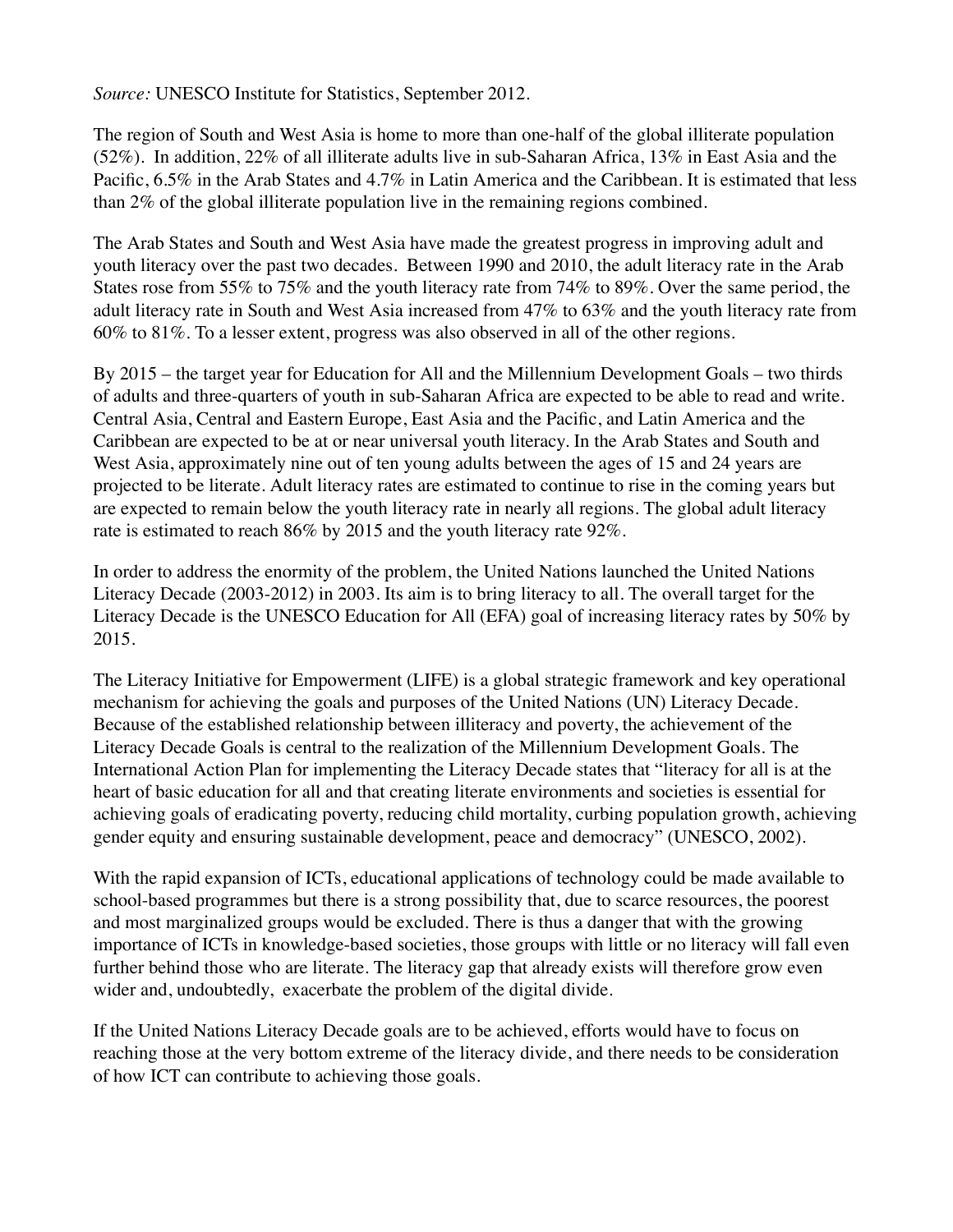On the basis of national studies that highlight best practices in the use of ICTs for literacy programs, as well as other experiences around the world (particularly in school education) it is claimed that ICTs have potential to enhance learning and broaden access to literacy education and empower learners especially women.

## **Status of Education Gender Disparities**

The Primary to secondary school Transition Rate (PTR) in Kenya is low at 55% (Ministry of Education (MOE) of Kenya, 2010). The Government of Kenya's (GOK) budgetary allocation for the sector is insufficient and this restricts the provision of resources, such as textbooks and also affects PTRs and Retention Rates. Completion Rates stood at 76.8% (79.2% for boys and 74.4% for girls) in 2010, and these had already declined from the 83.2% of the previous year (88.3% and 78.2% for boys and girls respectively). (Ministry of Education (MOE) of Kenya, 2012)

The transition rate from primary to secondary education increased marginally from 59.6% (56.5% for male and 63.2% for female) in 2007, to 64.1% (61.3% for male and 67.3% for female) in 2008, further increasing to 66.9% (64.1% for male and 69.1% for female) in 2009 and to 72% in 2010.

|                                                      | 2008        |              | 2009        |              | 2010        |              | 2011        |              |
|------------------------------------------------------|-------------|--------------|-------------|--------------|-------------|--------------|-------------|--------------|
|                                                      | <b>Boys</b> | <b>Girls</b> | <b>Boys</b> | <b>Girls</b> | <b>Boys</b> | <b>Girls</b> | <b>Boys</b> | <b>Girls</b> |
| <b>Enrolment</b><br>in Primary<br>600                | 4,362.5     | 4,201.3      | 4,509.4     | 4,322.       | 4,751.9     | 4,629.3      | 4,977.7     | 4,880.2      |
| <b>Enrolment</b><br>in<br><b>Secondary</b><br>600    | 720.5       | 615.4        | 787.9       | 684.7        | 885.5       | 767.8        | 948.7       | 819.0        |
| <b>Enrolment</b><br>in<br><b>Universities</b><br>600 | 73.5        | 49.3         | 110.3       | 67.4         | 107.7       | 69.9         | 17.7        | 80.6         |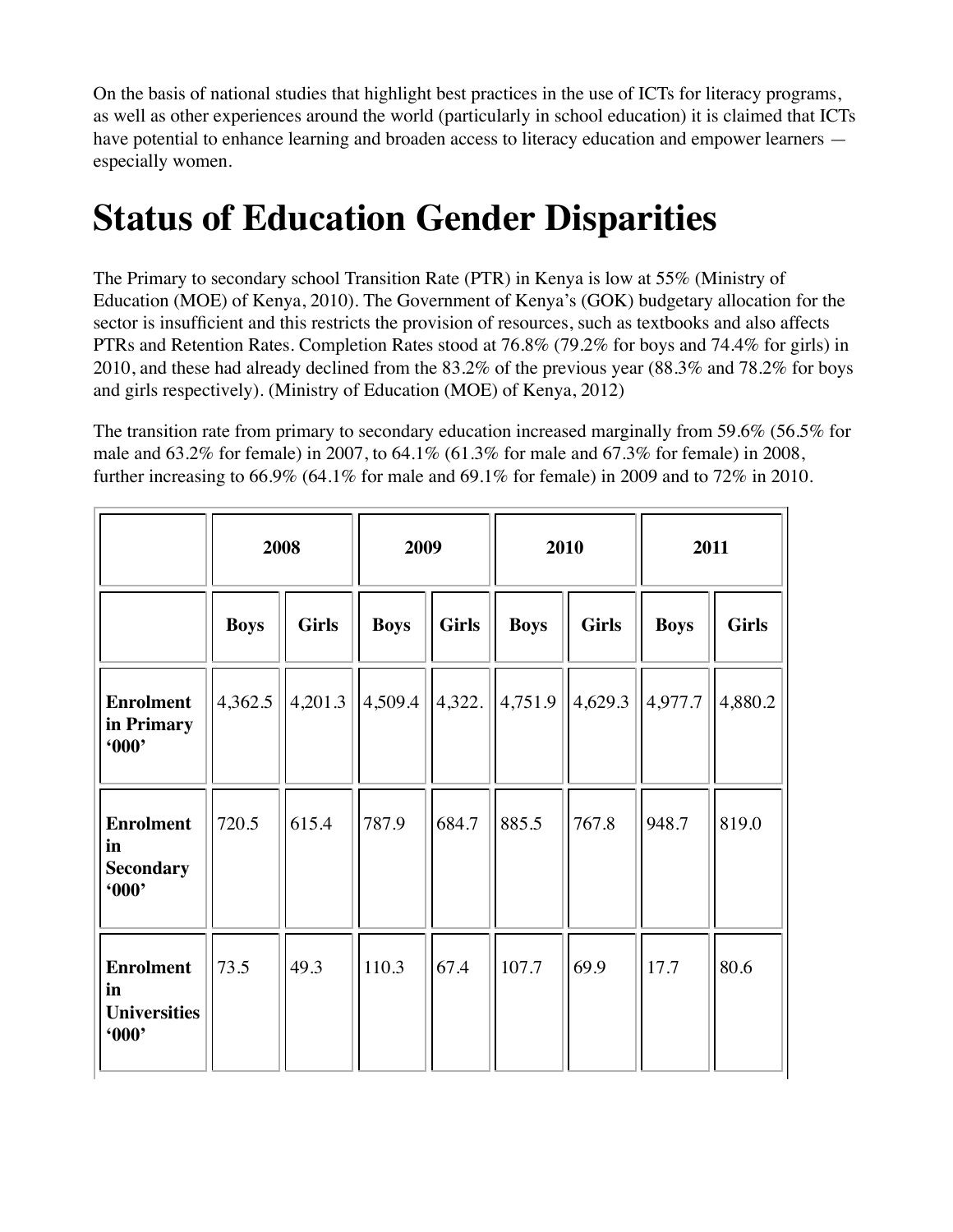| <b>Enrolment</b> $  56.5$<br>in Other<br>institutions<br>600 | 53.1 | 55.1 | 52.2 | 56.4 | 54.7 | 68.5 | 65.3 |
|--------------------------------------------------------------|------|------|------|------|------|------|------|
|                                                              |      |      |      |      |      |      |      |

Student enrolment by type of institution and gender (Kenya National Bureau of Statistics 2012). Universities include both public and private universities; other institutions include teachers training colleges, polytechnics and technical institutes.

## **Current Policies that Support the Use of ICTs in Formal Education in Kenya**

The state of application of ICTs and ODL to promote gender equity socially, economically and politically has gained momentum. Various initiatives have been put in place to ensure the objective of gender equity is attained. The policy initiatives that have been put in place include the Kenya ICT Policy, 2006; Kenya Vision, 2030; Sessional Papers No 1., 2005; and the Millennium Development Goals.

#### **Kenya ICT Policy 2006**

To ensure the deployment of ICTs for education, the ICT Policy, 2006 aims to promote distance education and virtual institutions in higher education and training. Equity in education will be achieved through an integrated e-learning curriculum, development of digital content, establishment of infrastructure and development and sharing of e-learning resources. This will facilitate publicprivate partnerships to mobilize resources in order to support e-learning.

#### **Kenya Vision, 2030**

Girls' and women's interests have been recognized through the economic, social and political pillars of Kenya Vision, 2030, which recognizes ICTs as an enabler for these pillars for Kenya. ICTs will play a critical role, ensuring that there is access to equity in quality education. The Government of Kenya, therefore, will seek to establish a computer supply programme that provides students with modern IT skills.

#### **Sessional Paper No 1.,2005**

In Sessional Paper No. 1 of 2005, the Ministry of Education's (Kenya) policy clearly articulates intentions to integrate information and communication technology (ICT) into education. This is intended to ensure that education and training service provision and delivery utilizes modern ICT tools. It should be noted that there are two dimensions to ICT in education—teachers and learners learn *about* ICT and teachers and learners learn *with* ICT. Learning about ICT allows learners to contribute to the development of Information and communication technology solutions. Learner's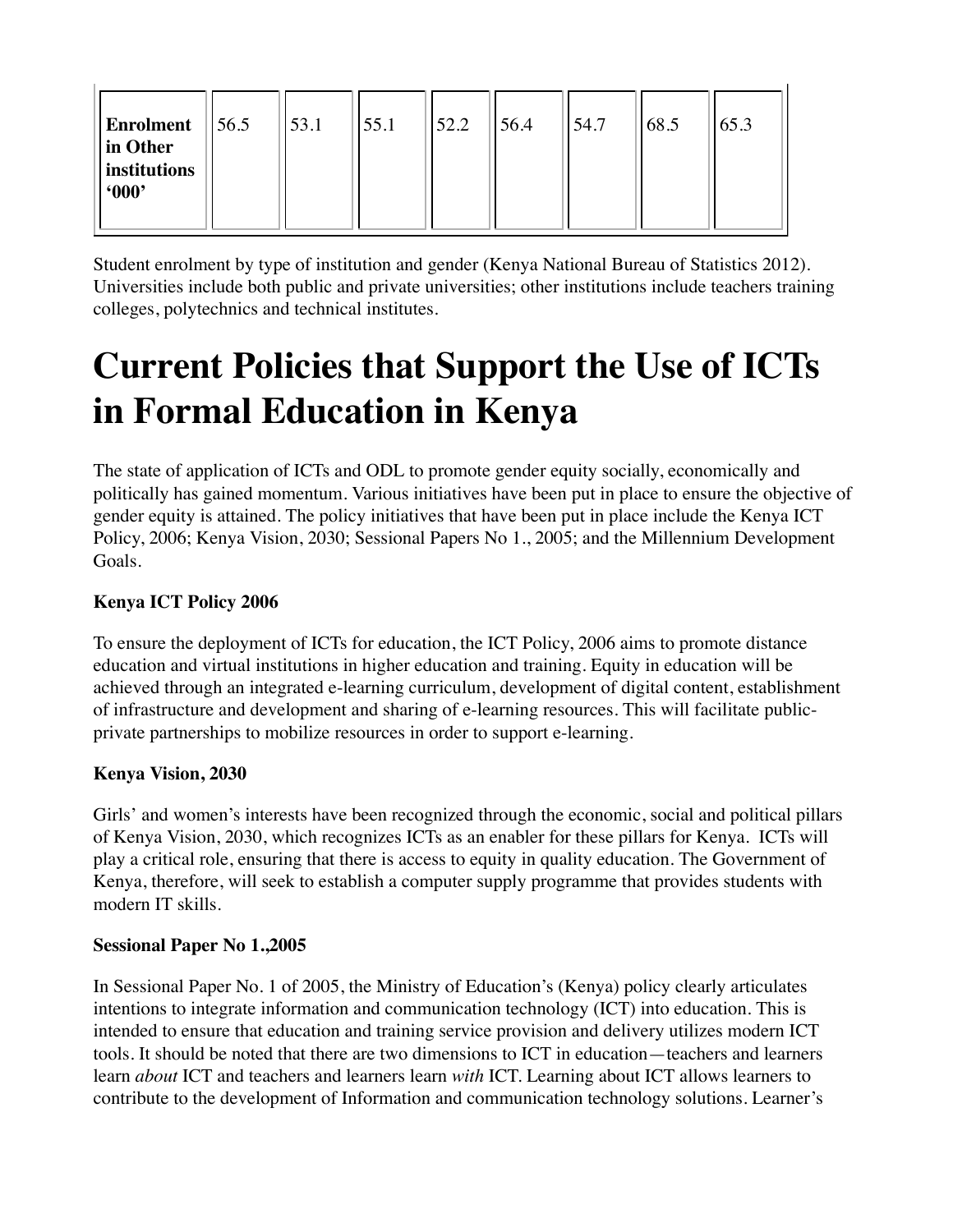become producers of ICT solutions. On the other hand, learning with ICT is aimed at enabling learners to acquire knowledge and skills that enable them to use ICT effectively. Learners use ICT as a tool for empowerment. These two approaches have been assimilated into education in Kenya. The Ministry's policy is to integrate ICT into education and training in order to prepare the learners and education managers of today for the 21st century's educational environment and the knowledge economy.

#### **Millennium Development Goals**

The Millennium Development Declaration encourages member countries to promote gender equity and the empowerment of women as effective ways to combat poverty, hunger and disease, and also to stimulate development that is truly sustainable. The national development framework lists two key pillars as, investment in the agricultural sector and heavy reliance on the private sector within a liberalized market. Those sectors dominated by women and the poor are at the periphery of the economy and have meagre investment resources. Gross gender inequalities persist due to prevailing discriminatory practices, which lead to inequality in opportunities, wages and employment, ownership of property, and access to education and training. Overall, women continue to have less access to social services and productive resources than men. Women remain vastly underrepresented in parliament and local authorities and account for only 8.3% of the seats in the National Assembly. In the recent past, the government has appointed some women to key positions but the number is still below expectations. There are also large wage gaps and only a small proportion cannot be explained by gender differences in education, work experience or job characteristics.

## **Strategies/Initiatives to Facilitate Widespread Use of ICTs and How They Affect Girls' and Women's Education in Kenya**

A recent study in Kenya also indicate that women are highly optimistic, embracing ICT as a practical mechanism for achieving entry into the labour market (Amadi 2007). However, they perceive significant structural barriers, such as public policies that fail to facilitate the development of the ICT sector, gender discrimination by employers, and lack of training to provide them with sufficient technical skills to enable them to effectively perform in the workplace. These findings are largely confirmed by similar studies conducted in other countries (AAUW 2000).

Creating an empowering environment for women to venture into ICT careers as professionals therefore requires that families deconstruct gender stereotypes and roles in society. A similar process is required in important sectors like education and labour, as well as in the workplace and society in general, and is a strategy for shifting people's thinking, and reducing gender discrimination in the ICT sector, thereby making it more attractive to women who contemplate entering the sector as professionals (Abagi et al 2008). To ensure girls and women attain universal access to education, the following initiatives have been put in place:

#### **Project Africa**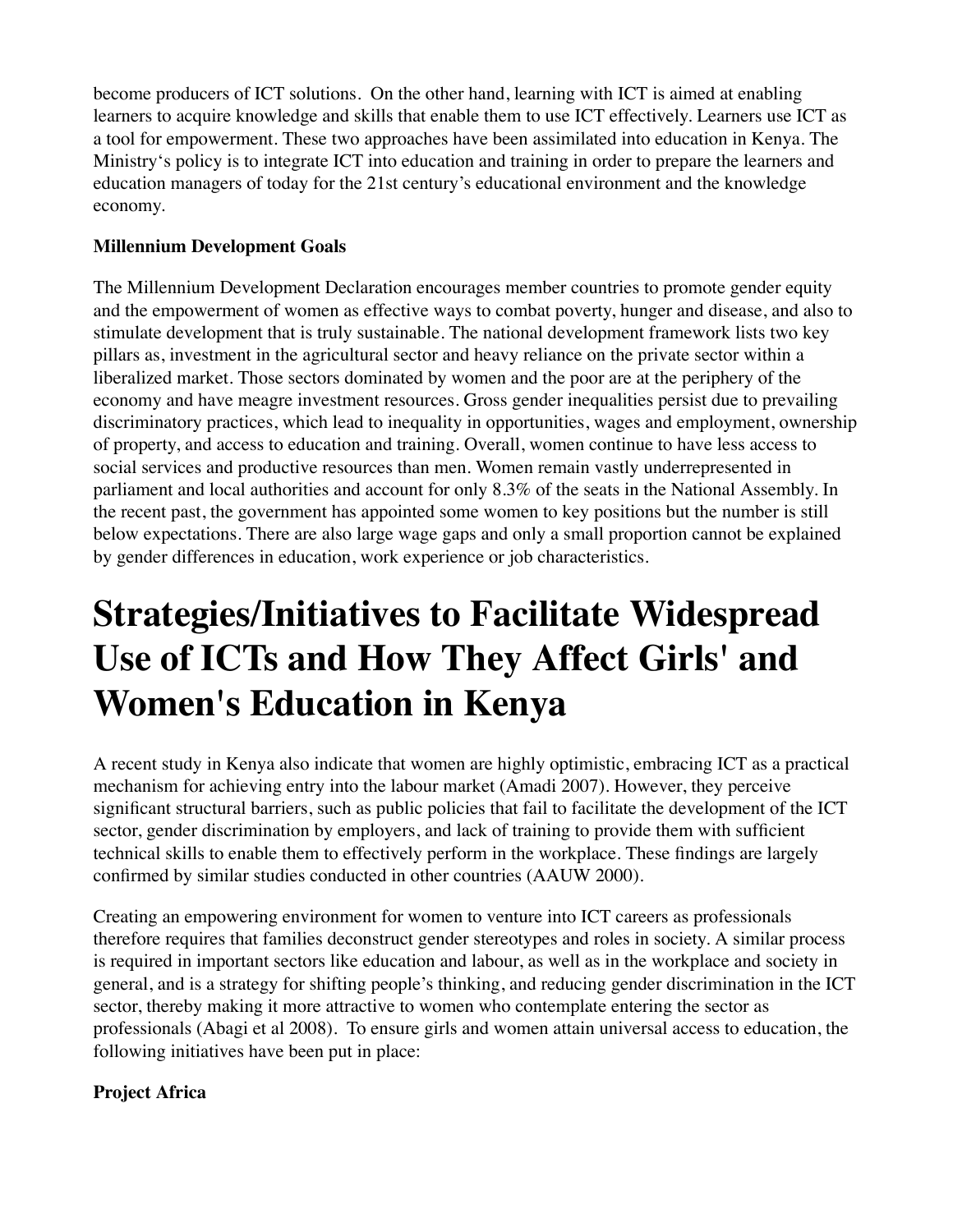Project Africa's Adult Literacy program is for rural women and looks in particular at the intercultural communication between women in Kenya and Sweden at the Women's Academy with the aim to empower rural women and girls with literacy skills in the use of both traditional and new media, through education, information, and enterprise development. The project is directed towards rural women in Kenya with connections to other parts of Africa. Hallberg and Wafula (2010), in their presentation on empowering women in Kenya with literacy skills through web 2.0, acknowledge that education is creating a closer sense of interconnectedness amongst women than used to occur in traditional classrooms. Presentations at the conference on ICT (Development and Poverty Reduction) concluded that ICT can be a reminder of the distance and separation from the rest of the world. Women farmers have benefited from communications with other parts of the world about business.

#### **BRIDGE Development**

BRIDGE was set up in 1992 as a specialized gender and development research and information service within the Institute of Development Studies (IDS), UK. BRIDGE supports gender mainstreaming efforts of policy-makers and practitioners by bridging gaps between theory, policy and practice with accessible and diverse gender information. Debates around the relationship between gender and technology provide a starting point for a discussion on gender and ICTs.

#### **Kenya Education Network (KENET)**

To promote equity and access to Education through ICT, the Kenya Educational Network (KENET), a National Research and Education Network, was formed to promote the use of ICT in teaching, learning, and research in higher education institutions in Kenya. KENET aims to interconnect all the universities, tertiary and research institutions in Kenya by setting up a cost effective and sustainable private network with high-speed access to the Internet. KENET also facilitates electronic communication among students and faculties in member institutions, and shares learning and teaching resources through collaboration in research and the development of educational content.



*High-end network equipment for KENET.*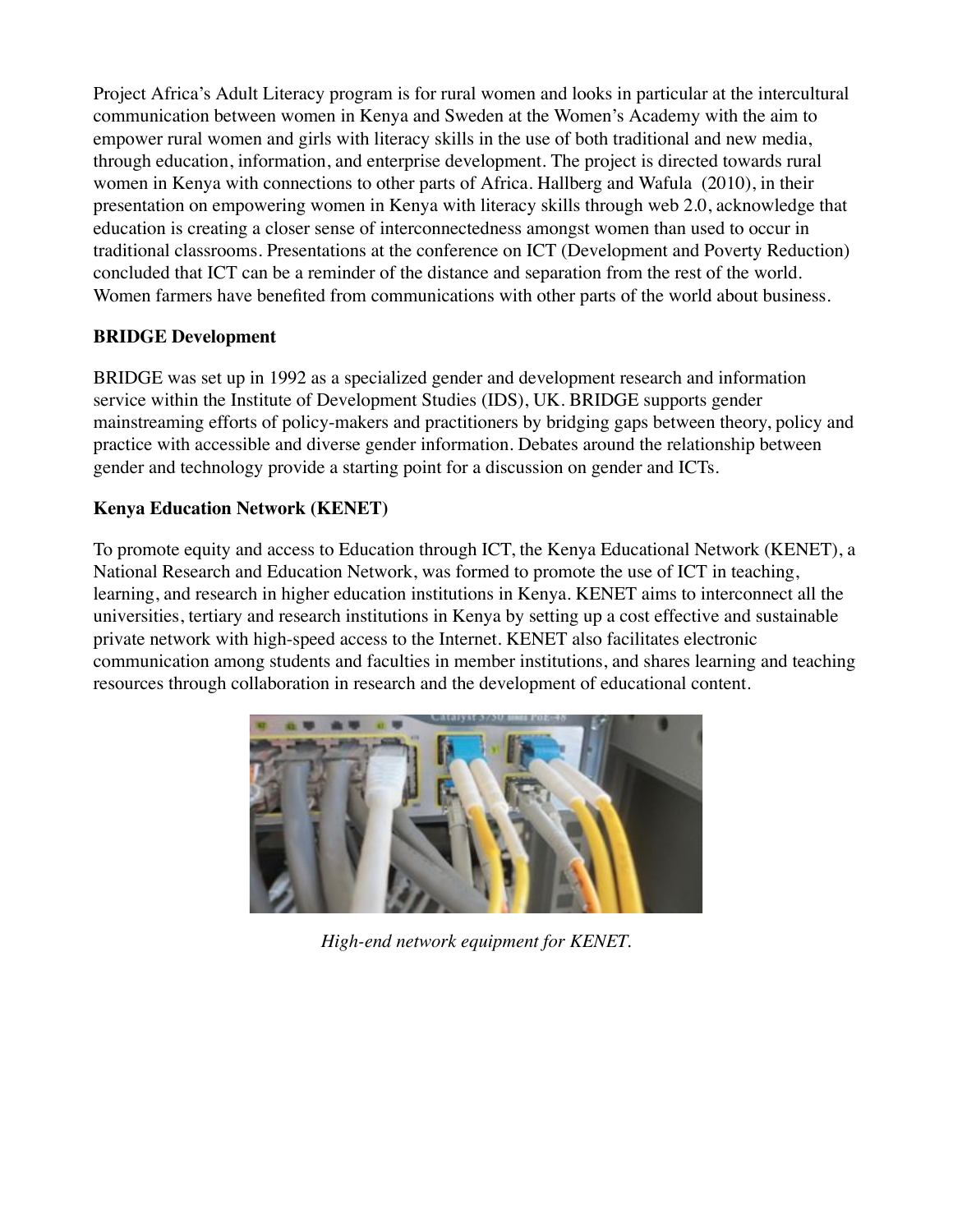

*KENET has become the first African National Research and Education Network (NREN) to implement eduroam by setting up the service in ten universities within the KENET community. This means that students can now use their university credentials to access wireless Internet services across these universities.*

#### **Pasha Centers (Digital Villages)**

Women are significant actors in the socio-economic development of any nation (Dlodlo, 2009). To this end, ways of enhancing female access to ICT in rural areas include: women sharing ICT experiences, facilitating ICT access for women, creating an enabling environment for ICT in education, and increasing ICT career opportunities for women (Dlodlo, 2009). Diodlo also stresses the importance of general collaboration in pursuing common ICT objectives. In 2010, the government rolled out an initiative that will diffuse ICT know-how through rural and marginalized areas to address regional disparities. Entrepreneurs, who run Digital Villages, are awarded loans in a competitive process, which they repay over a period of time. Pasha Centres, as the hubs are called, provide a host of services to the public via computers connected to the Internet, or by using and marketing other ICT-enabled applications.

Digital villages are e-centers that provide a suite of services to the public via computers connected to the Internet, digital cameras, printers, fax machines and other types of communication infrastructure. These services include, but are not limited to, e-mail, Internet access, agency banking, e-banking (e.g., money transfer services such as Posta Pay), e-Government (e.g., police abstract forms, tax returns, and driving license applications), e-business (e.g., franchised postal and courier services), e-learning, e-health, e-markets (e.g., agricultural commodity pricing and exchange), and e-monitoring, (e.g., real-time local level monitoring of development funds and projects).



*An example of a Pasha centre in Kenya.*

**Wezesha Initiative**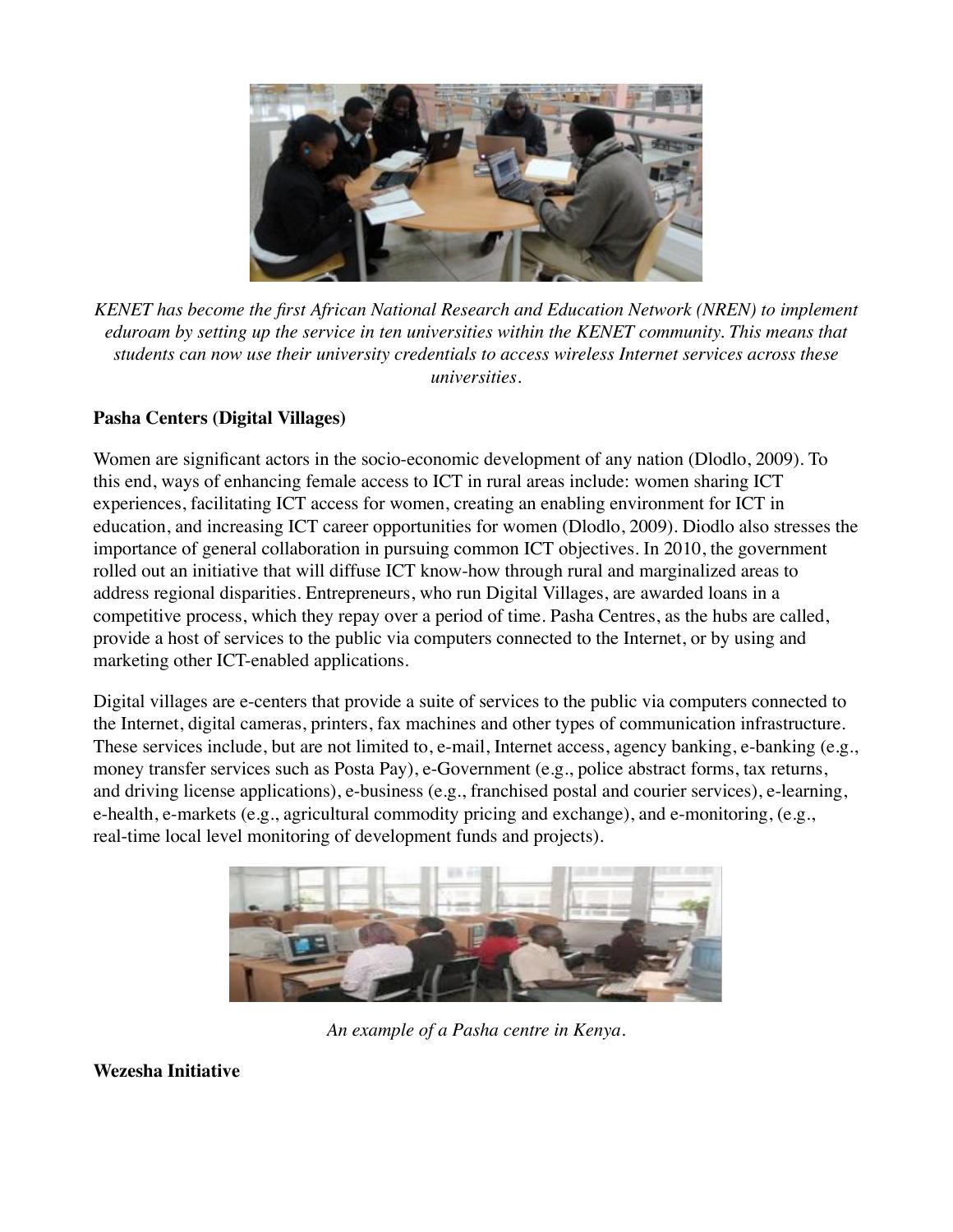The objective of this initiative is to provide a financial incentive towards purchasing a laptop for registered university students. The laptop initiative is funded by the World Bank and implemented by the Kenya ICT Board under the Kenya Transparency and Communications Infrastructure Project (TCIP), as part of a plan to implement the Computers for Communities Initiative. This laptop initiative is known as 'Wezesha', a Swahili word that means 'to enable'. Many girls and women have benefited from this initiative and advanced their careers. The figure below shows some of the beneficiaries of the initiative in an awareness programme.



*Awareness programme in the Wezesha Initiative.*

#### **Kenya Institute of Curriculum Development**

The Kenya Institute of Curriculum Development is a government statutory body mandated to develop curriculum and curriculum support materials. Some of the latest initiatives by the institute to increase access to learning through open and distance learning include the development of digital content, use of digital educational channels (radio and TV), and the introduction of the Elimika platform to orient primary school teachers. In order to increase access to education at all levels of education except university, the Kenya Institute of Education broadcasts educational content through Channel 8, where content is developed and packaged for broadcasts. A number of schools in remote areas have gained access to this kind of education and girls who perhaps may not have had an opportunity to access education have benefitted from it.

Through e-learning content packaged in CDs and DVDs, adult and continuing education has been enhanced so that female learners have an opportunity to get quality education. The figure below shows an example of the initiatives undertaken by Kenya Institute of Education to improve access to education. This is a project for one class studying at Moi Primary school in Nairobi using laptops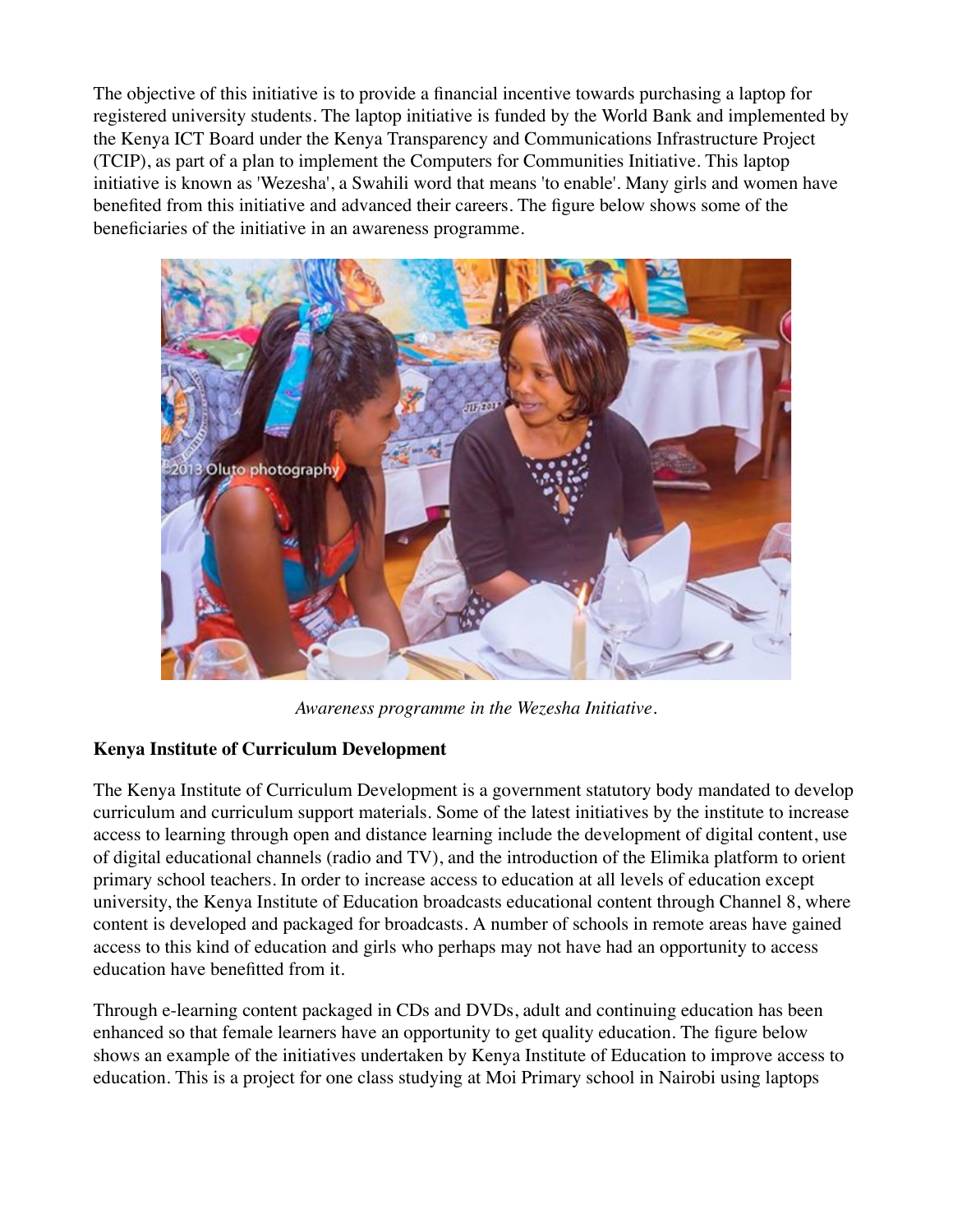

*Initiative of the Kenya institute of Education.*

#### **Other Initiatives**

Other initiatives include Computer for Schools, which provides computers and training. Computers for Schools Kenya is a partnership of communities, private sector corporations, civil society organizations, international charities and development partners working together for the long-term good of the nation. Computer for Schools Kenya has sourced over 100,000 personal computers that have been deployed in over 7,000 public primary and secondary schools, Technical Training Institutes, Teacher Training Colleges, Medical Training Centres as well as several universities. This deployment of computers has assisted many young girls and women to access both formal and non-formal education.

The Kenya ICT Trust Fund has provided ICT equipment for schools. The Trust draws its membership from the government, corporations and regulatory bodies. By tradition, the incumbent Permanent Secretary of the hosting organization chairs the Kenya ICT Trust Fund. The corporations take Vice Chair leadership at the Trust.

The Kenya ICT Trust Fund is core in the formulation and implementation of national ICT Strategy for Education and Training, upon which investment programs in ICT in education in Kenya, is benchmarked. The fund's main mission is to provide Information and Communication Technology (ICT) resources to facilitate judicious adoption of 21st Century education in Kenya and to move towards the attainment of Quality Education for All (EFA) and the

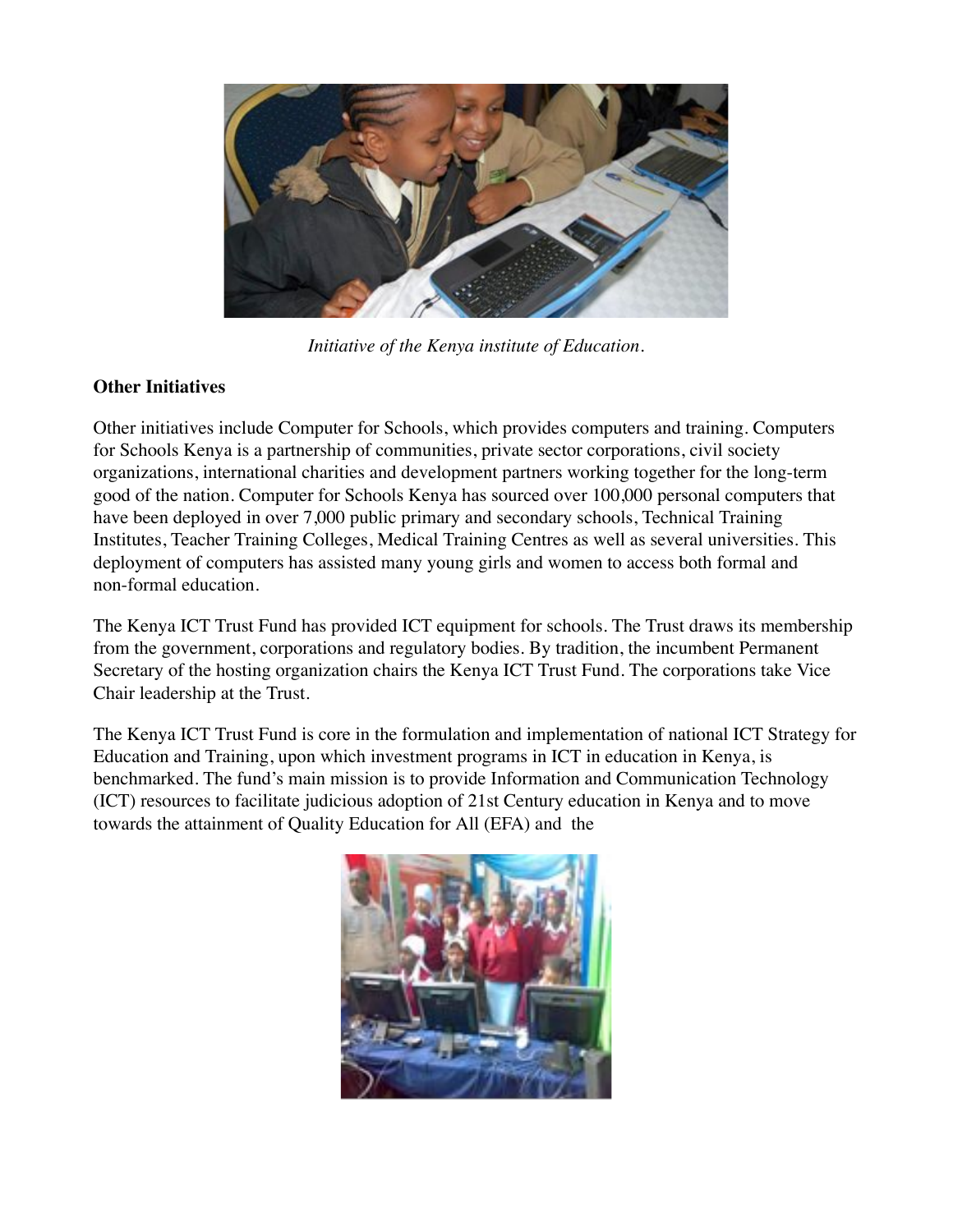#### *Millennium Development Goals.*



*Initiatives of Kenya ICT Trust Fund.*

## **Challenges**

While there have various initiatives that seek to advance the use of information technology among girls and women, several obstacles have derailed the full implementation of ICT and ODL to promote teaching and learning. Lack of clear policy and strategy, uncoordinated players, insufficient integration of ICT in education and limited digital content are to blame for poor adoption of ICT and ODL in education. Other challenges include:

- No ICT curriculum that exists at the school level as a teaching and learning tool. An ICT curriculum has been introduced at the teacher training level, but with inadequate investment in ICT in teacher training colleges.
- No government policy on ODL despite the mention of Open and Distance Learning in the Sessional Paper No. 1 of 2005. This is in spite of the fact that global trends in ODL have shown marked adoption of innovative technologies in offering education.
- Limited use of ODL approaches in primary and secondary schools in Kenya, especially in areas where physical, socio-economic and time factors hinder the delivery and access of education, especially among pastoral communities.
- Some parts of the country are not covered by mainstream electronic media, thereby raising issues of equity and cost in the provision of education through ODL.
- Lack of awareness among education recipients and providers about ODL and its viability in delivering quality education.
- Limited amount of skilled manpower in ODL approaches amongst the providers.
- Inadequate infrastructure and related support for ODL in educational institutions.

## **Recommendations**

To continue to enhance and empower women in their decision-making, ICT integration in education remains critical where women are carrying out their day-to-day functions. To ensure maximum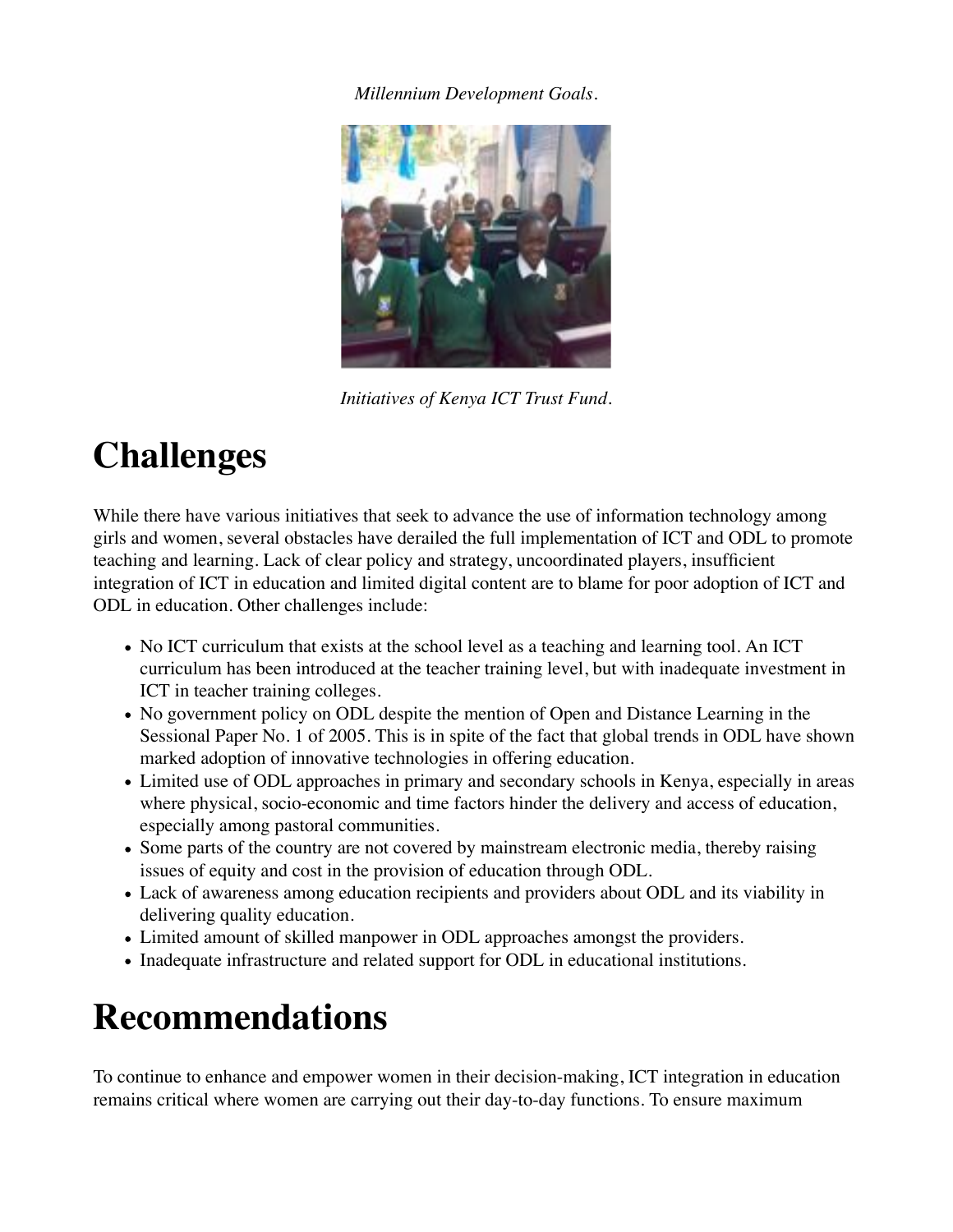integration of ICT in education, the following recommendations are offered:

- Provide connectivity to facilitate communication amongst all agencies in the Education Ministry (headquarters, agencies, provinces, county education offices and schools).
- Establish and operationalise a National Centre for ICT in Education (ICTEC) where modern ICT tools can be tested, demonstrated and recommended for use in teaching and learning in Kenya's education and training institutions.
- Enhance public-private sector partnerships in resource mobilization for ICT integration in education.
- Integrate monitoring and evaluation in all programme activities for proper utilization of ICT in education investments.
- Continue to develop ICT in education and training through the Ministry. This should be geared towards increasing efficiency and effectiveness in teaching and learning and the e-management of the national education system — the proposed Ten-Year Master Plan.
- Provide adequate funding for progressive digitization of curriculum content.
- Fast-track the process of establishing a National Public Open University with satellite centers in all counties, as recommended by the *Public Universities Inspection Board 2006 Report.*
- Prepare a regulatory and legal framework for all other institutions that envisage establishing open universities or similar institutions in Kenya as recommended by the Kamunge Report (2) of 2008.
- Introduce distance and open learning approaches including home learning at all levels of education in Kenya.
- Collaborate and strengthen the network of public libraries through the Kenya National Library Service to support ODL, Adult and Continuing Education (ACE) in order to promote the culture of reading.
- Use ODL as a vehicle for promoting the culture of lifelong learning by establishing continuing education programmes in areas of Kenya, where such programmes have not been initiated, especially the Arid and Semi Arid Lands (ASAL) areas.
- Undertake concrete governmental measures, including sustainable funds mobilization and allocation for the launching of educational broadcasting services with outreach to all areas of the country.
- Collaborate with the Kenya National Library Service to strengthen the network of public Library services across the country to support ODL, ACE and to promote a reading culture.
- Use ODL as an alternative mode of delivering a wide range of courses in all public/private universities, middle level colleges, primary schools and secondary schools.

# **Conclusion**

Unless Kenya adopts far more people-oriented education and development policies and strategies, it will likely fail to motivate and attract the majority of women to access and appropriate ICT for their own development and that of their communities. Governments, policy makers, civil society and the private sector and other stakeholders in our country need to be on board and be empowered to take gender into consideration when developing legal and/or policy frameworks regarding ICTs. Therefore, women's equity needs to be integrated as a cornerstone of any ICT strategy.